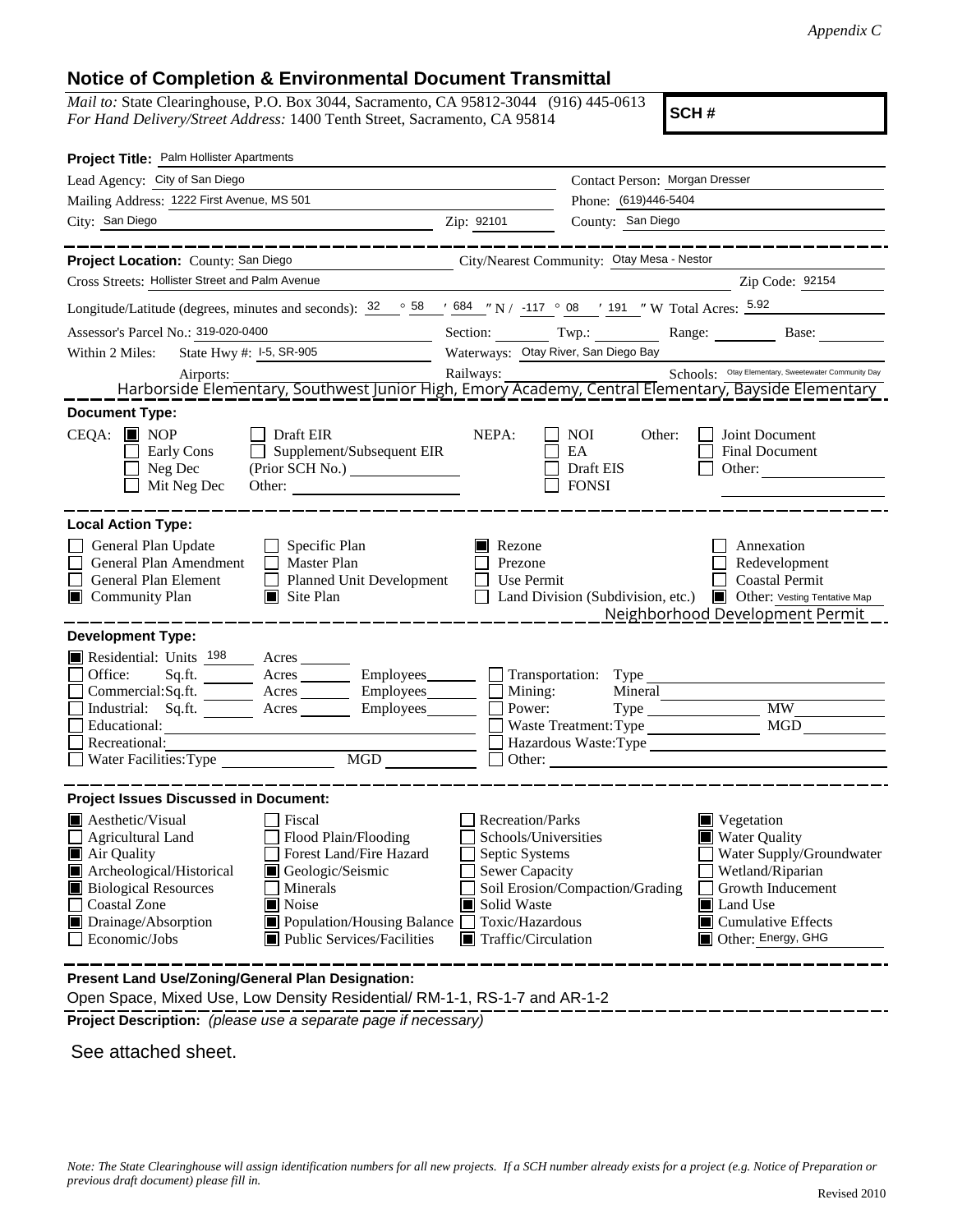## **Reviewing Agencies Checklist**

|                                                                                | Lead Agencies may recommend State Clearinghouse distribution by marking agencies below with and "X".<br>If you have already sent your document to the agency please denote that with an "S". |                                                     |  |  |
|--------------------------------------------------------------------------------|----------------------------------------------------------------------------------------------------------------------------------------------------------------------------------------------|-----------------------------------------------------|--|--|
|                                                                                | Air Resources Board                                                                                                                                                                          | Office of Historic Preservation                     |  |  |
|                                                                                | Boating & Waterways, Department of                                                                                                                                                           | Office of Public School Construction                |  |  |
|                                                                                | California Emergency Management Agency                                                                                                                                                       | Parks & Recreation, Department of                   |  |  |
|                                                                                | California Highway Patrol                                                                                                                                                                    | Pesticide Regulation, Department of                 |  |  |
| $x \sim$                                                                       | Caltrans District # 11                                                                                                                                                                       | <b>Public Utilities Commission</b>                  |  |  |
|                                                                                | <b>Caltrans Division of Aeronautics</b>                                                                                                                                                      | Regional WQCB #                                     |  |  |
|                                                                                | <b>Caltrans Planning</b>                                                                                                                                                                     | <b>Resources Agency</b>                             |  |  |
|                                                                                | Central Valley Flood Protection Board                                                                                                                                                        | Resources Recycling and Recovery, Department of     |  |  |
|                                                                                | Coachella Valley Mtns. Conservancy                                                                                                                                                           | S.F. Bay Conservation & Development Comm.           |  |  |
| $\mathbb{R}^2$                                                                 | <b>Coastal Commission</b>                                                                                                                                                                    | San Gabriel & Lower L.A. Rivers & Mtns. Conservancy |  |  |
| $\mathcal{L}^{\text{max}}$                                                     | Colorado River Board                                                                                                                                                                         | San Joaquin River Conservancy                       |  |  |
|                                                                                | Conservation, Department of                                                                                                                                                                  | Santa Monica Mtns. Conservancy                      |  |  |
|                                                                                | Corrections, Department of                                                                                                                                                                   | <b>State Lands Commission</b>                       |  |  |
|                                                                                | <b>Delta Protection Commission</b>                                                                                                                                                           | <b>SWRCB: Clean Water Grants</b>                    |  |  |
|                                                                                | Education, Department of                                                                                                                                                                     | <b>SWRCB: Water Quality</b>                         |  |  |
|                                                                                | <b>Energy Commission</b>                                                                                                                                                                     | <b>SWRCB: Water Rights</b>                          |  |  |
| $X \sim$                                                                       | Fish & Game Region # 5                                                                                                                                                                       | Tahoe Regional Planning Agency                      |  |  |
|                                                                                | Food & Agriculture, Department of                                                                                                                                                            | Toxic Substances Control, Department of             |  |  |
|                                                                                | Forestry and Fire Protection, Department of                                                                                                                                                  | Water Resources, Department of                      |  |  |
|                                                                                | General Services, Department of                                                                                                                                                              |                                                     |  |  |
|                                                                                | Health Services, Department of                                                                                                                                                               |                                                     |  |  |
|                                                                                | Housing & Community Development                                                                                                                                                              | Other:                                              |  |  |
| $\mathsf{X}$                                                                   | Native American Heritage Commission                                                                                                                                                          |                                                     |  |  |
| Local Public Review Period (to be filled in by lead agency)                    |                                                                                                                                                                                              |                                                     |  |  |
| Starting Date June 22, 2022                                                    |                                                                                                                                                                                              | Ending Date July 22, 2022                           |  |  |
| Lead Agency (Complete if applicable):                                          |                                                                                                                                                                                              |                                                     |  |  |
|                                                                                |                                                                                                                                                                                              | Applicant: Duncan Budinger, Palm Hollister, LLC     |  |  |
| Address:                                                                       |                                                                                                                                                                                              | Address: 179 Calle Magdalena Suite 201              |  |  |
|                                                                                |                                                                                                                                                                                              | City/State/Zip: Encinitas, California 92024         |  |  |
| Contact:<br>Phone:                                                             |                                                                                                                                                                                              | Phone: (619) 417-4193                               |  |  |
| L. Summe<br>Date: 6/16/2022<br><b>Signature of Lead Agency Representative:</b> |                                                                                                                                                                                              |                                                     |  |  |

Authority cited: Section 21083, Public Resources Code. Reference: Section 21161, Public Resources Code.